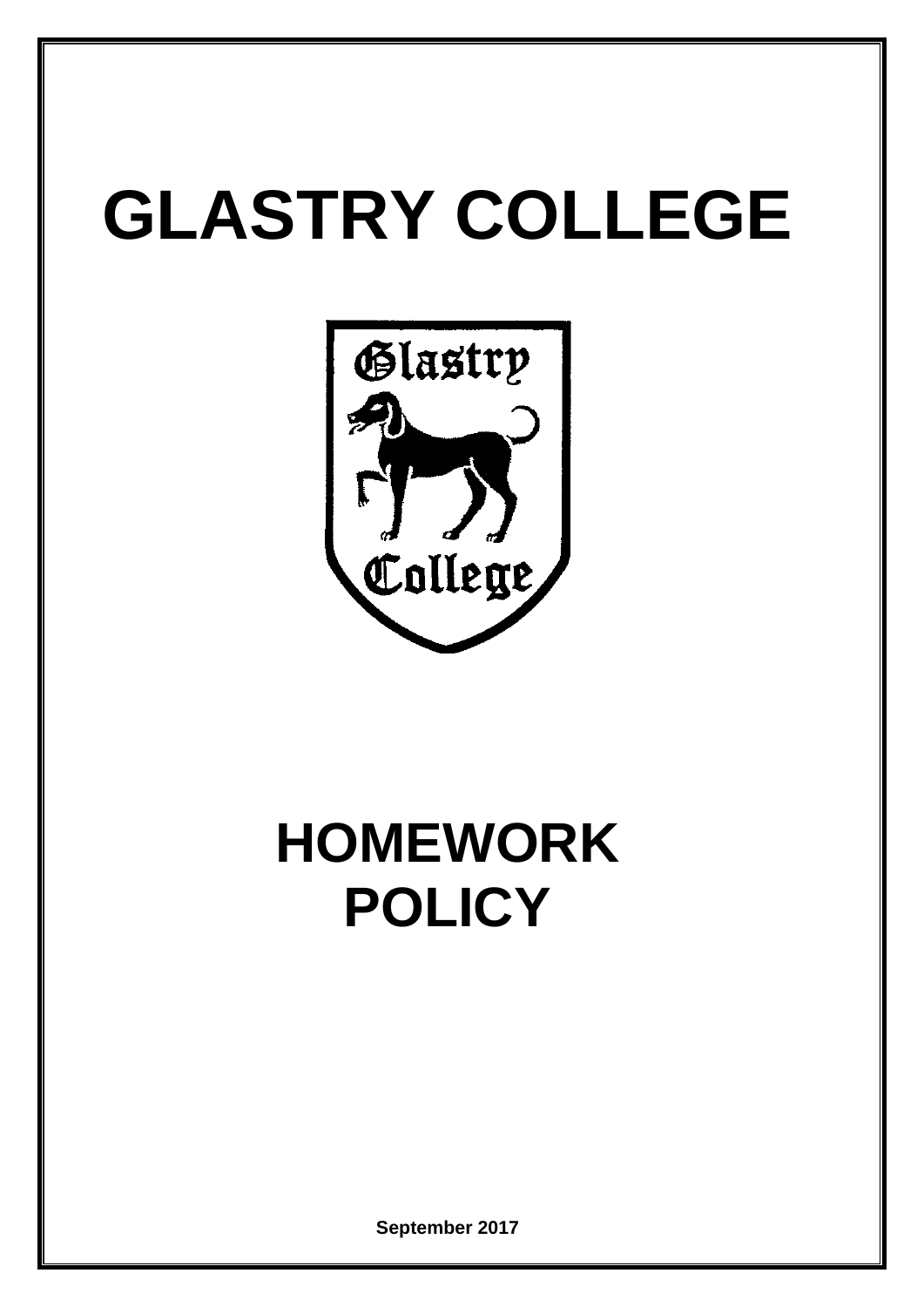# **Rationale**

Homework is work that is set to be done outside the timetabled curriculum. It contains an element of independent study and it is important in raising student achievement. Completing homework regularly and consistently helps children do better and can be equal to an additional years' schooling in the secondary phase. It is an essential part of a good education, not an optional extra.

Not all homework has to be done at home. Some pupils find it hard to work at home and some may find it easier to work in college during lunchtime or after school, where there are appropriate resources available.

Whatever the case, homework enhances pupil learning, improves attainment, raises self esteem and develops pupils' study skills. As such it is an integral part of the curriculum in Glastry College and requires careful planning and integration into the schemes of work in each subject area.

All subjects should have homework. The amount of homework set reflects the number of staff in the department, the frequency of lessons and the uptake of the subject (at KS4) as well as the ability of individual students. There are also times when homework is not appropriate or is purely revision based, e.g. GCE/GCSE/Key Stage 3 examinations, rehearsal exams, college activities, etc.

# **Aims**

Homework enables pupils to:

- Demonstrate progress and understanding
- Consolidate and extend work covered in class
- Prepare for new learning activities
- Develop independent study skills
- Take ownership and responsibility for learning
- Make use of learning resources in the home and community which are not available in College
- Learn to manage and organise their time
- Prioritise and extend skills and knowledge learned in college

Homework enables parents to:

- Become involved in their child's education
- Learn about the things their child does at school
- Engage in cooperation and support with the College
- Enter into a dialogue with their child's teachers

Homework enables teachers to:

- Monitor a child's progress and mastery of recent class work
- Collect feedback in the evaluation of teaching and learning
- Extend or reinforce a student's learning

# **Guidelines**

#### **1. Department Homework Policy**

- All departments have a homework policy which details:
	- **When homework will be set**
	- How much homework should be set
	- **Types of homework used**
	- **Place of homework in the scheme of work**
	- **Department incentives**
	- Sanctions for unsatisfactory work
	- How homework will be assessed
	- How and by whom homework will be monitored
	- **Homework action plan (following most recent detailed monitoring of homework), if appropriate**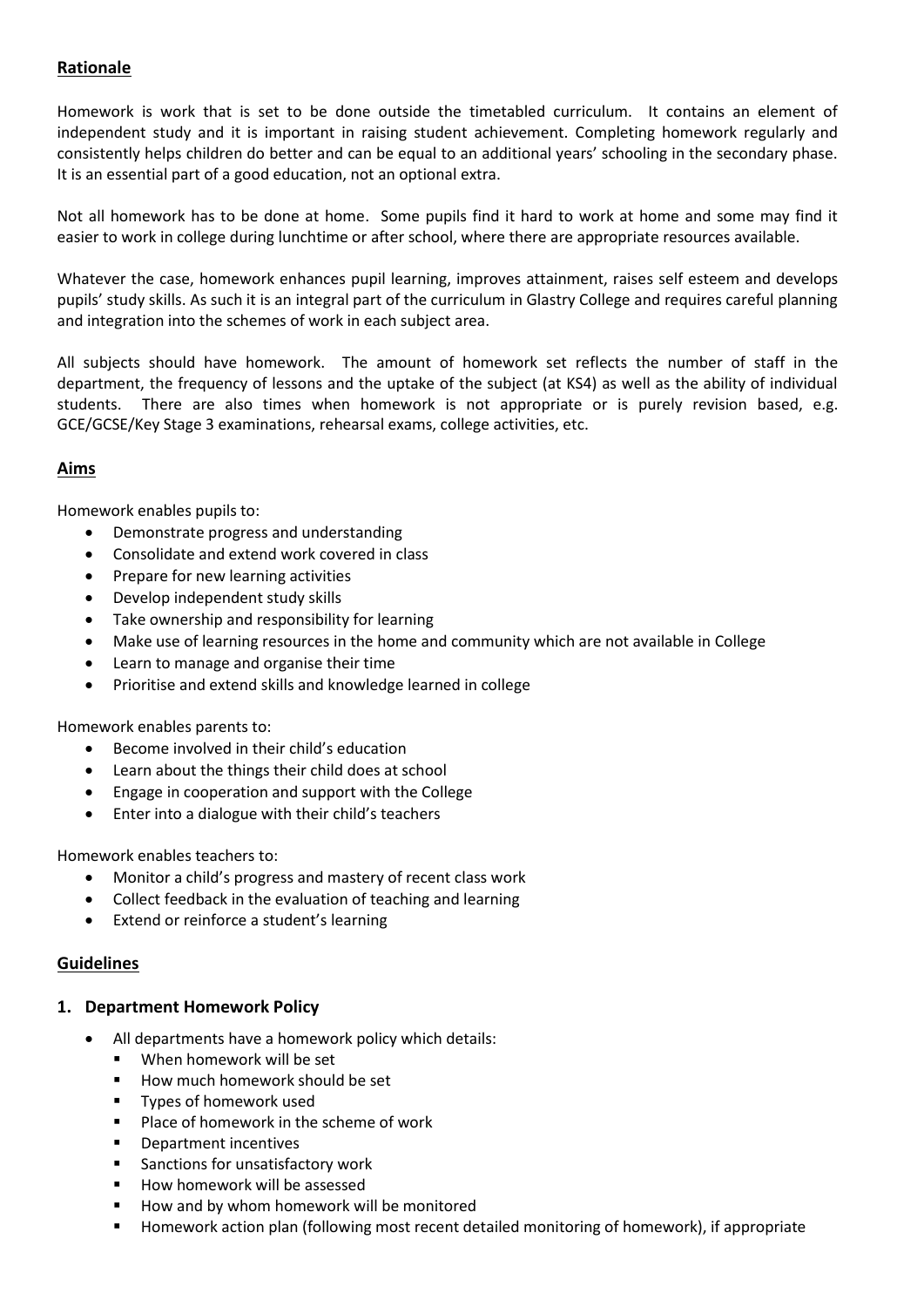- Departmental Development and Action Plans may include homework as an area for action.
- All departments recognise that it is good practice to have regular homework 'workshops' at department meetings to evaluate, create and enhance specific homework tasks and Subject Leaders/ Heads of Department build this time into their meeting schedules for each academic year.

# **2. The Amount of Homework**

#### *National Average*

| Years 8 & 9   | 45 - 90 minutes per day                                                            |  |  |
|---------------|------------------------------------------------------------------------------------|--|--|
| Years 10      | 1 - 2 hours per day                                                                |  |  |
| Years 11 & 12 | 1.5 - 2.5 hours per day                                                            |  |  |
| Years 13 & 14 | This will depend on the courses being followed. However guidance on this matter is |  |  |
|               | available from each Head of Department.                                            |  |  |

Students will need to learn to manage their time so that they do some homework each evening. Wherever possible, teachers will not usually set homework to be completed for the next day, but will give students at least two days to complete the homework. The time devoted to homework should increase as the student progresses through the school.

**KS3:** As a rough guide, students in years 8-10 should have at least one homework per week for English, Maths, Science, History, Geography, French, and Technology, which should take between 45 minutes and 1 hour. In the case of other subjects such as Art, Drama, Music, RE, ICT and LLW, homework will be set when appropriate to their current task or topic. There will be no homework for LLW (Personal Development) and PE in KS3.

**KS4:** Students in years 11 - 12 should have AT LEAST an hour per subject, per week.

**KS5:** Students in years 13 &14 are expected to devote approximately five hours per week outside lessons to each subject. Students are encouraged in addition, to read as widely as possible around their chosen subjects to broaden their knowledge. This guidance is not set in stone, as for some Sixth Form courses there are particular times of the year where demands for portfolio or project work can intensify. Homework will be differentiated where necessary to take into account individual needs. This means that pupils may be given different tasks according to their ability levels, or the same task but with different levels of support and/or deadlines. The time allocations are necessarily only general indicators of the time to be spent on homework.

#### **3. Homework Tasks**

Homework can take very many forms. Some of the tasks are listed below, but the list is not exhaustive:

- Reading
- Writing
- Numeracy work
- Devising and/or playing a game
- Practising a skill
- Learning new information
- Researching information
- Discussing an issue with an older person
- Designing or making something
- Conducting an experiment
- Listening to music
- Watching and reviewing a TV programme
- Project work
- Collecting and recording information/data, either within the home or in the community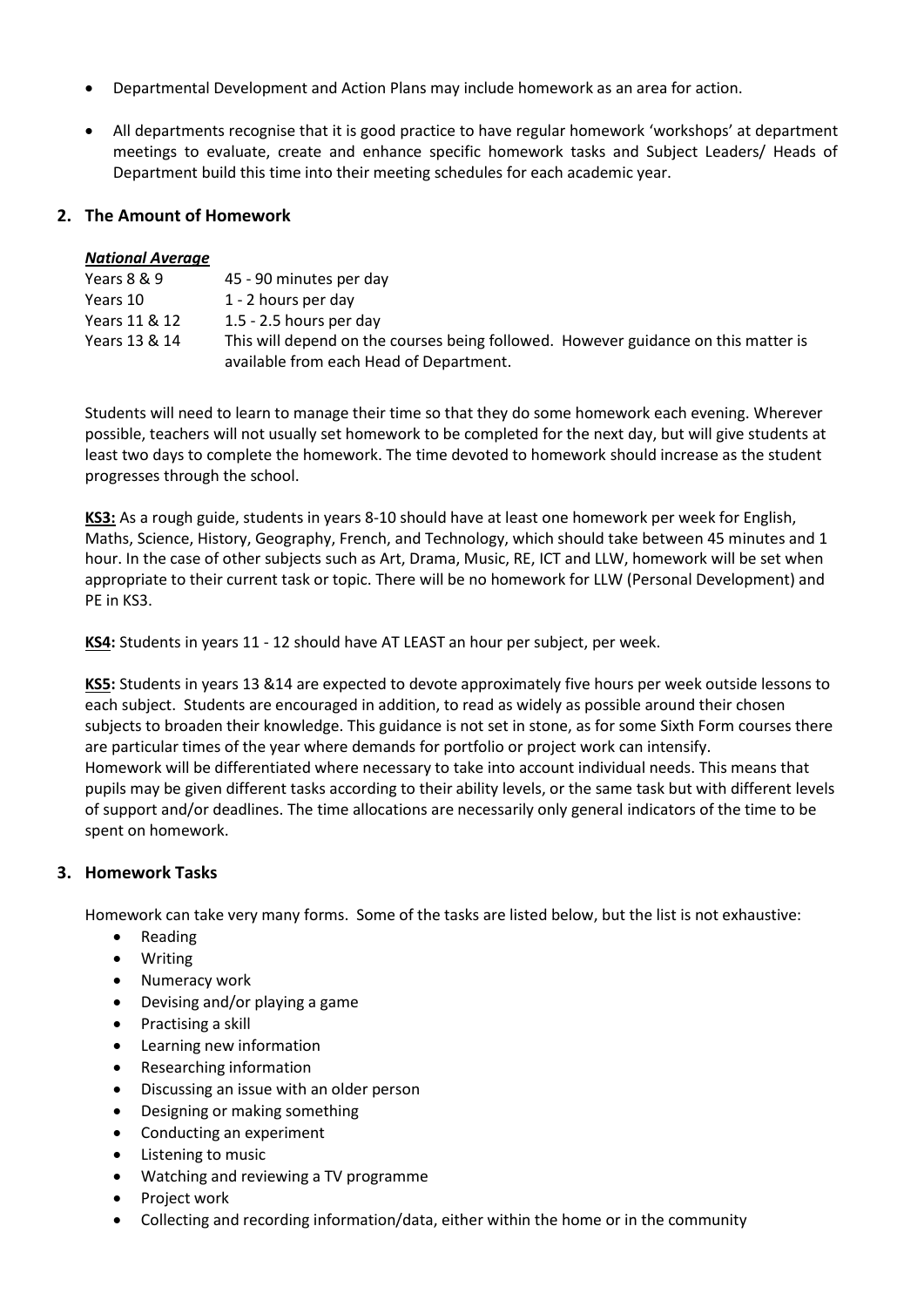- Completion of research for controlled assessment tasks
- Interviews
- Drawing
- Using ICT
- Recording
- Taking photographs
- Completing on-line tasks
- Finishing off class work

# **4. Sanctions**

When homework is not completed, teachers should initially support the pupil and ensure the tasks set meet the pupil's needs. If this is so, then sanctions will be implemented, depending on the circumstances. Teachers receive support from their Head of Department, in the first instance. The sanctions are as follows:

Class teacher – discussion and negotiation with pupil, imposition, informing parents via diary, phone call home, extra work, break/lunchtime detention. A record will be made on Lesson Monitor (code PBSX and sanction).

Head of Department – discussion and negotiation with referred pupil, imposition, informing parents by diary. Letter to parents, Subject Report and after school detention if necessary (after consultation with Head of Year).

Group Tutors – through weekly monitoring of diaries and behaviour management, identifying pupils with homework problems across several curriculum areas and referring to Head of Year.

Head of Year discusses and negotiates with pupil, applying sanction or support, where appropriate. This may include an interview with parents/ guardians and/or homework report.

#### **5. Incentives**

High quality homework and a good work ethos should be sensitively praised in class. Comments may be made in the Achievements section of Behaviour Management. Where appropriate, homework should be included in display work. Merits, letters of praise, celebratory postcards, telephone calls home, stickers etc may also be awarded for good homework. For exceptional pieces of homework, the Principal/ Vice Principals may be informed and may congratulate the student. Good homework contributes towards Progress Reviews.

#### **6. Marking and Feedback**

A variety of methods of assessment and feedback can be used e.g.

- Self-assessment pupil assesses work himself/herself.
- Peer-assessment work is assessed by another or other pupils.
- Teacher-assessment impression marking.
- Teacher-assessment comprehensive marking detailed.
- Teacher-assessment aspect marking concentrating on one facet of the work.

The nature of the assessment used should be appropriate to the task being done. There is a need for assessment and feedback to be as immediate as possible to provide information to pupils and to motivate them.

#### *Feedback on Homework*

- All homework completed by students should be acknowledged.
- Departmental assessment and marking policies indicate the nature of feedback that it is appropriate for staff to give on pupils' homework.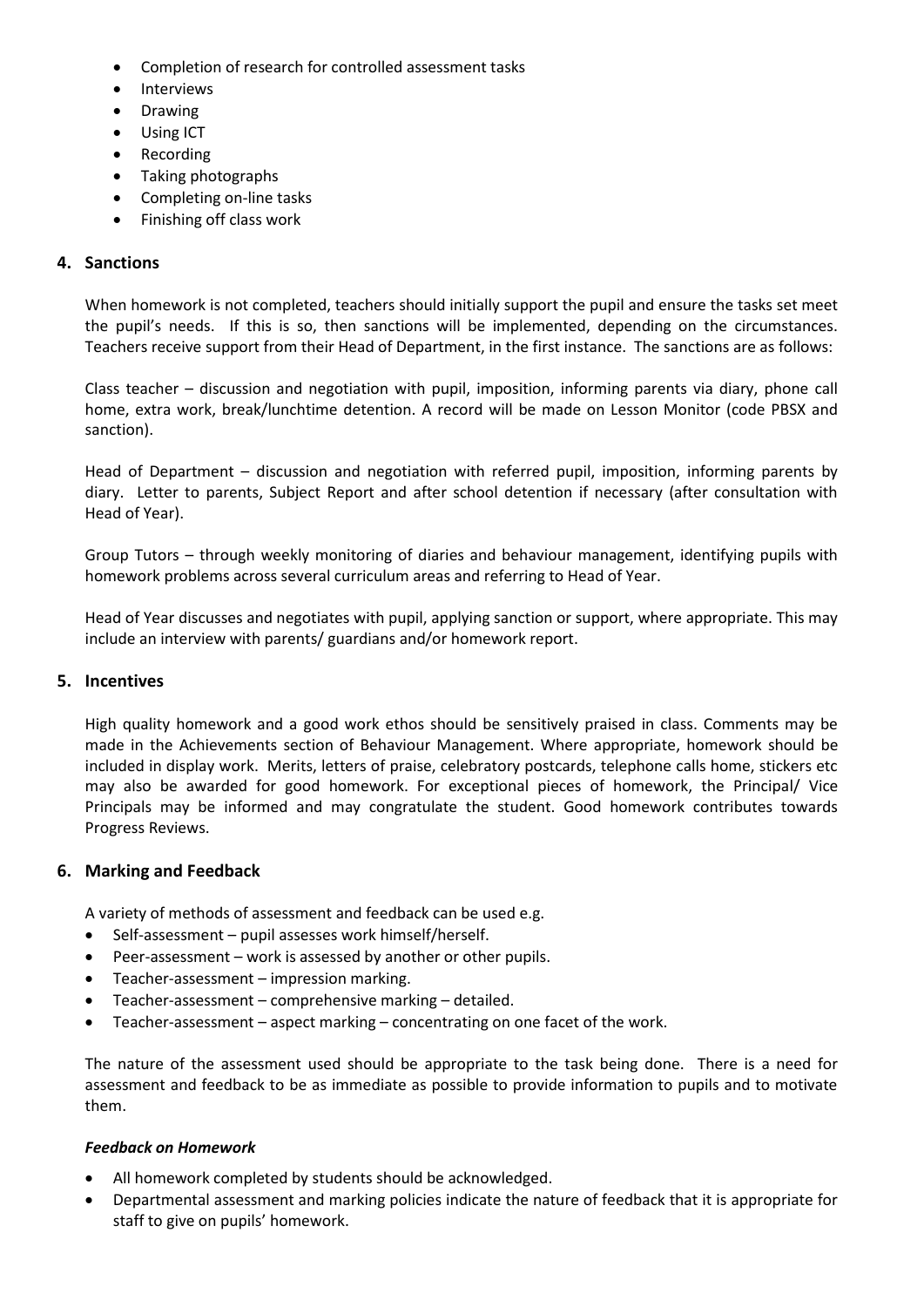- Feedback should, wherever possible, be formative, indicating how improvement could be possible and the next steps that pupils need to take in order to improve.
- Formative assessment may give no mark or grade; rather it may give detailed feedback on areas to improve. This helps pupils to focus on how to improve their learning and the quality of their work.
- Homework should be appropriately assessed and feedback given to pupils within a reasonable time of completing work. Some feedback should occur within the completion of the two-week timetable cycle. This feedback may take a variety of forms: general or individual oral feedback, written comments and/or marks/grades.
- Parents should be aware that homework may be marked by pupils themselves as part of self and peer marking programme.

Details of the responsibilities of teachers, pupils and parents are provided in Appendix 1.

# **7. Responsibilities**

# **The Role of the pupil**

- To listen to homework instructions in class
- To copy down instructions for the task and deadline date into the homework diary.
- To ensure that homework is completed and handed in to meet the deadline
- To attempt all work to the best of their ability
- To inform the class teacher of any difficulties, prior to the deadline, if possible

# **The Role of the Group Tutor** (during Registration – one day per week)

- To include homework in pupil mentoring, where appropriate
- To check that the diary is being signed by the parent/guardian
- To note and respond to any comments written in diaries by parents
- To sign diaries on a weekly basis

#### **The Role of the Class teacher**

The class teacher controls the direction of homework and the nature of tasks undertaken. The teacher will:

- Set homework according to the timetable
- Provide the stimulus
- Give full and comprehensive instructions
- Set reasonable deadlines for completed work and ensure that they are met
- Mark and return all homework promptly and/or facilitate peer-marking
- Provide help and support
- Inform the Head of Department, as appropriate, when problems arise
- Record missed homeworks on lesson monitor (PBSX and sanction). Record persistent homework problems and credit pleasing homework in SIMS Behaviour Management

#### **The Role of the E-learning Co-ordinator**

To facilitate after school and lunchtime opportunities for independent study

#### **The Role of the Head of Department**

- To monitor and evaluate homework policy and practice within their curriculum area
- To seek to enhance the quality of homework set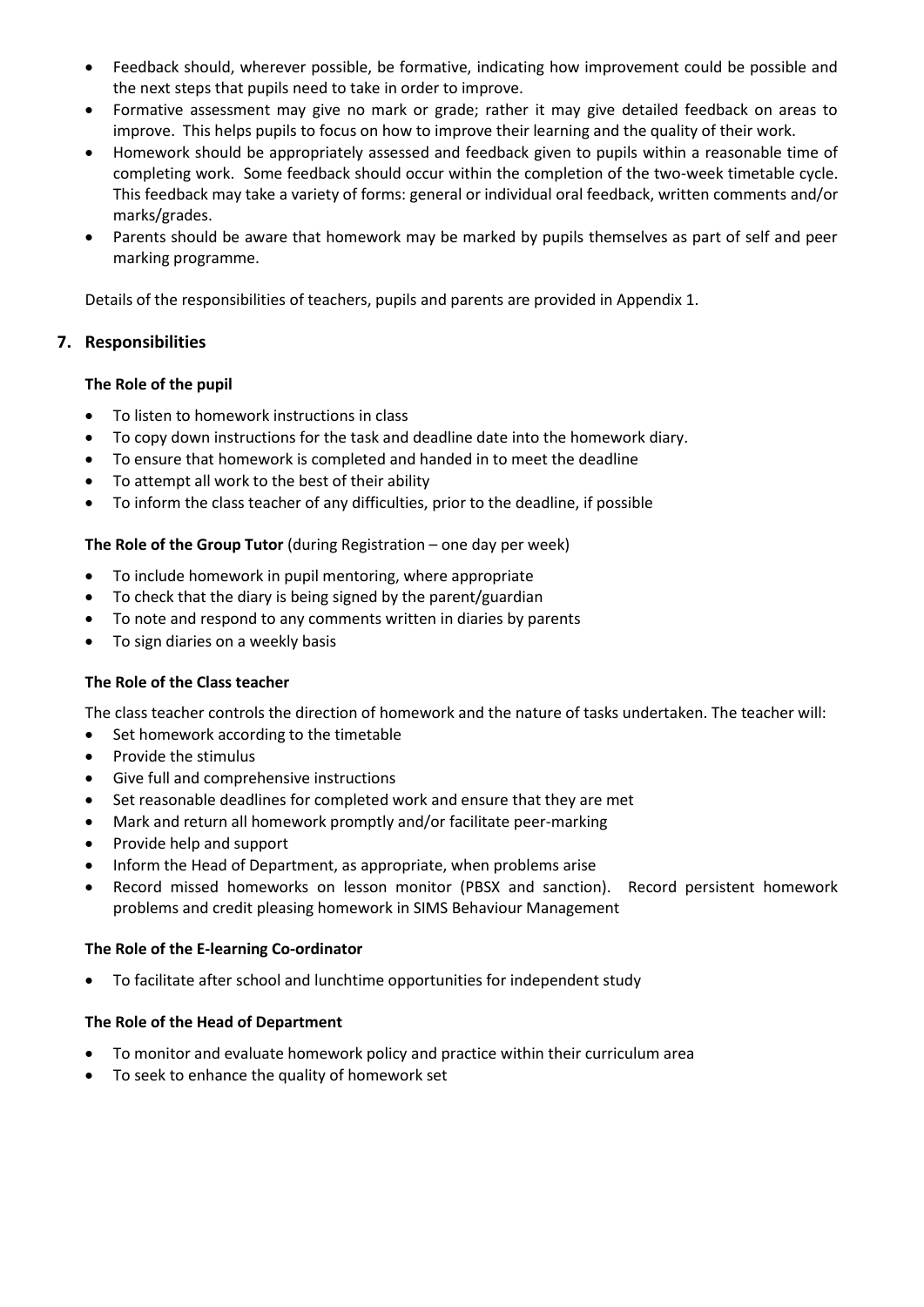# **The Role of the VP (Curriculum)**

- To provide staff, pupils and parents with the necessary homework documentation
- To develop classroom practice to enhance homework across the school
- To review biennially the school homework policy
- To monitor and evaluate the school homework policy

#### **The Role of the Parents**

The role of the parent is crucial if the child is to gain success from homework. To reinforce its value through positive feedback will give students the confidence to persevere, work hard and reach high standards of achievement. Parents can assist by:

- Providing a quiet place to work
- Negotiating with the student when homework is to be done, as a students free time is important too
- Checking the time spent on individual tasks
- Ensuring that outside clubs do not hamper a child's quality of work and put a child under undue pressure
- Checking presentation and content of all homework being returned to school
- Signing the homework diary each week
- Providing the school with information about any problems through the homework diary or by contacting the school directly

# **Monitoring, Evaluation and Review**

#### **Monitoring**





#### **Pupils**

Homework diaries will be checked by:

- The Group Tutor (weekly)
- The Head Of Year (sampled every few weeks)
- Member of the Leadership Team (sampled every term)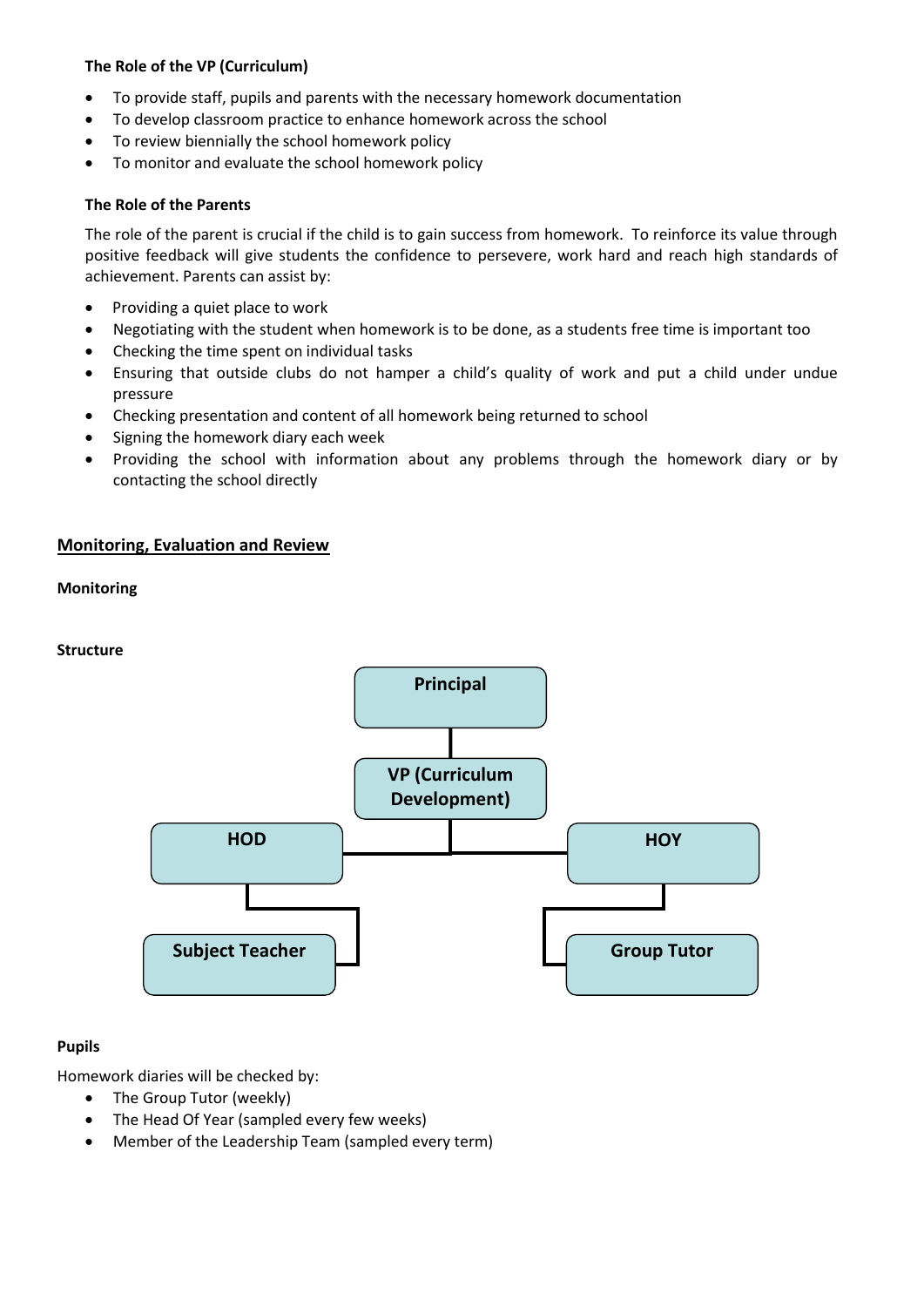# **Subject Staff**

- Will keep a record of homework tasks as part of lesson plans
- Make this record available to the Head of Department

#### **HoD**

- Will sample homework records
- Will look at examples of homework and talk to pupils and staff according to the monitoring programme, using homework monitoring criteria
- Will evaluate and update action plans, as appropriate.

# **SMT**

- Will sample homework records through department review
- Will sample examples of work and talk to pupils
- Will review school policy bi-annually

**Evaluation** will be carried out by the SMT, coordinated by the VP (Curriculum Development).

Questions to be considered will include:

- Whose needs are being met?
- Whose needs are not being met and why?
- What are the problems that require short and long term solutions?
- What is the relationship of homework to the curriculum?
- How can policy and planning be more effective?